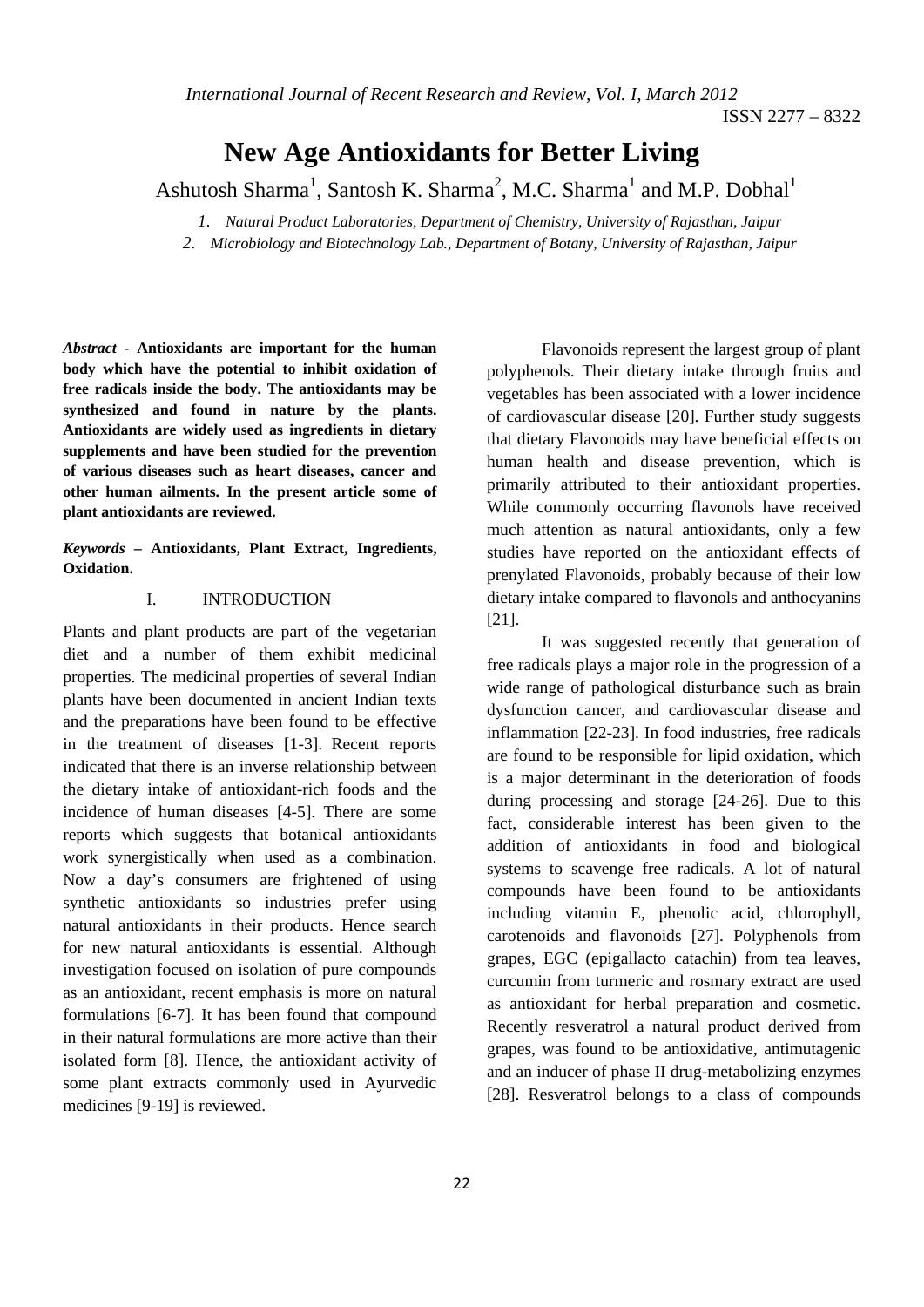called stilbenes, which are widely distributed in nature. Synthesis of stilbene compounds are of great interest from the discovery of many natural stilbene compounds as antioxidative, antifungal, ichthyotoxic, and antileukemic agents [29-31].

Since people are particularly concerned about the quality and the safety of their food, only selected food additives are added for protecting them from offflavour. Antioxidants are often used in oils and fatty foods to retard their autoxidation. The synthetic antioxidants were widely used, but now avoided due to their possible toxic effects [32]. So, industries have focused on natural antioxidants [33, 34]. Indian medicine herbs and spices are a major source of natural antioxidants. Indian traditional medicinal plants and 700 species of herbs were screened for natural antioxidants. Among them, 64 were found to possess obvious antioxidant activities, and 24 showed strong antioxidant activities [35-37].

All know that food spoils by oxidation reaction due to the presence of atmospheric oxygen. Thus the food which contains antioxidant in good amount spoils later. Benzoic acid and ascorbic acid are also good example of antioxidant compounds. Fruits and vegetables contain many chemical substances having antioxidant properties. The main advantages of antioxidants are they scavange free radicals. Thus the natural food antioxidants have anticancer properties or they protected against cancer. Some of the examples of antioxidants are being given below.

- 1. Lycopene Red Colour of Tomatoes.
- 2. Beta Carotene Pigment in Carrots
- 3. Resveratrol Red Wine Pigment
- 4. Flavonoids Tea Leaves
- 5. Quercitin Red Anions, apples
- 6. Proanthocyanidins Colour of Many Fruits
- 7. Catechins Stem Bark Oak Tree

Recent studies showed that antioxidants are useful in lowering the incidence of cardiovascular diseases and are good anticancer agents. They also prevent aging such as atherosclerosis, coronary artery diseases. Antioxidants are beneficial for our better living and thus average human life span would be extended some more active years. The list of some antioxidant plants and their active constituents are being given in Table 1.

#### II. CONCLUSION

Various antioxidants useful for human being are reviewed here. This paper will help the researchers to find antioxidant activity present in the various plants.

### III. REFERENCES

- [1]. R.N. Chopra, S.L. Nayar & I.C. Chopra., *Council of Scientific and Industrial Research*., New Delhi.1956.
- [2]. B.C. Gupta., *The Vanusadhi-darpana*., S.C. Auddy & Co, Calcutta.,1908
- [3]. S.S. Handa, D. Mundkinajeddu & A.K. Mangal., Controller of Publications, Delhi.1996.
- [4]. H. Sies., *Eur J Biochem*., 1993,215, 213.
- [5]. B. Halliwell., *Advances in Pharmacology*., Academic Press,1997,38, 3.
- [6]. A.E. Hagerman, K.M. Reidl, G.A. Jones, K.N. Sovik., N.T. Ritchard, P.W. Hartzfeld & T. Riechel., *J Agric Food Chem*., 1998,46, 1887.
- [7]. N. Haramaki & L. Packer., Handbook of antioxidants. *Marcel Decker Inc.*, New York,1995, 487.
- [8]. S.M. Khopde, K.I. Priyadarsini, H. Mohan, V.B. Gawandi, J.G. Satav, J.N. Yakhmi, M.M. Banavaliker, M.K. Biyani & J.P. Mittal., *Current Science.,*2001*,* 81, 185.
- [9]. G.M. Polva & LY Foo., *Phytochemistry.,* 1994*,*6, 1399.
- [10]. J.S. Sham, K.W. Chiu & P.K. Pang., *Planta Med*., 1984, 50, 177.
- [11]. K.N. Singh, R.K. Mittal & K.C. Barthwal., *Indian J Med Res*., 1976, 64, 754.
- [12]. M.T. Khavyal, M.A. El-Ghazaly , S.A. Kenawy , M. Seif-El-Nasar , I.G. Mahran , A. Kafafi & S.N. Okpanvi., *Arzneimittelforschung.,* 2001*,* 51, 545.
- [13]. G.G. Konovalova, A.K. Tikhaze, V.Z. Lankin., *Bull Exp Bio Med.,* 2000*,*130, 658.
- [14]. W. Ji , Y. Asada & T.Yoshikawa., *Planta Med*.,1998, 64, 746.
- [15]. J. Vaya, P.A. Belinky & M. Aviram., *Biol Med*., 1997, 23, 302.
- [16]. J.K. Grover, V. Vats , S.S. Rathi & R Dawar., *J. Ethnopharmacol.,*2001*,*76, 233.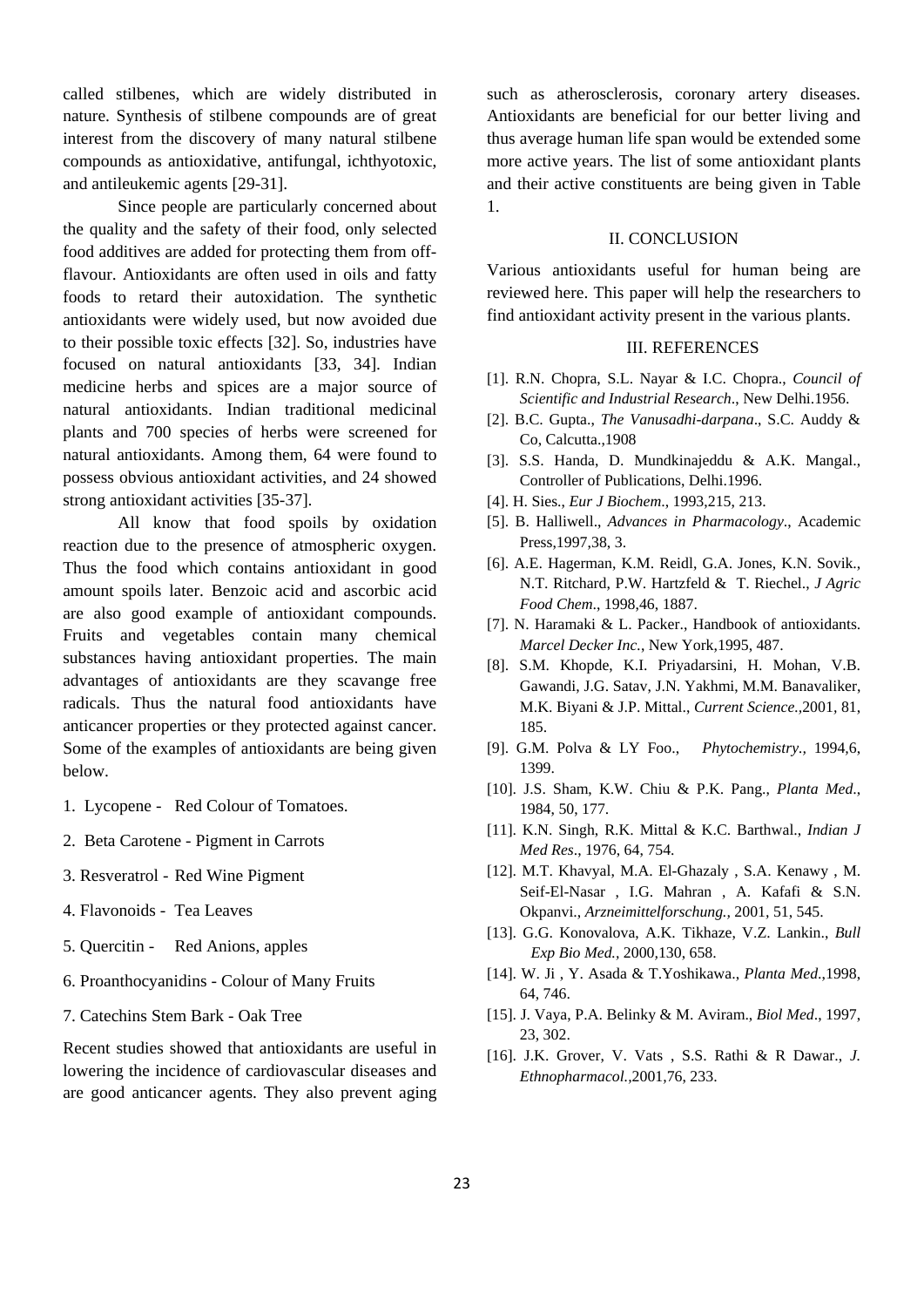- [17]. P. Scartezzini & E. Speroni., *J Ethnopharmacol.,*2000,71, 23.
- [18]. A.G. Jagtap & S.G. Karkera., *J Ethnopharmacol*., 1999, 68, 299.
- [19]. S. Kaur, I.S. Grover, M. Singh & S. Kaur., *Mut Res*.,1995, 419, 169.
- [20]. M.G. Hertog, E.J. Feskens, P.C. Hollman, M.B. Katan & D. Kromhout., *Lancet.,*1993,342, 1007.
- [21]. C.L. Miranda, J.F. Stenvens, V. Ivanov, M. McCall, B. Frei, M.L. Deinzer & D.R. Buhler., *J Agric Food Chem.,*2000*,*48. 3876.
- [22]. N.T.T. Houng, K. Matsumoto,R. Kadsi , K. Yamsaki, W. Watanabe., *Biol Pharm Bull*., 1998, 21, 978.
- [23]. H. Haraguchi, H. Ishikawa & I. Kubo., *Planta Med*., 1997 ,63, 213.
- [24]. E. Nunez-Delicado, A. Sauchez-Ferrer & F. Garcia-Carmona., *J Agric Food Chem.,*1997,45, 2830.
- [25]. J.H. Chen & CT Ho., *J Agric Food Chem*., 1997,45, 2374.
- [26]. S.Z. Dziedzi, B.J.F. Hudson & G Barnes., *J Agric Food Chem*., 1985,33, 244.
- [27]. R.A. Larson., *Phytochemistry.*, 1988,27, 967.
- [28]. M. Jang, L. Cai, G.O. Udeani, K.V. Slowing, C.F. Thomas, C.W.W. Beecher, H.H.S. Fong, N.R. Farnsworth, A.D. Kinghron, R.G. Mehta, R.C. Moon & J.M. Pezzuto., *J Chem Soc Chem Commun*., 1997,208.
- [29]. G.R. Pettit, S.B. Singh, M.R. Boyd, E. Hamel, R.K. Pettit, J.M. Schmidt & F. Hogan., *J Med Chem*., 1995,38, 1666.
- [30]. M.Cushman, D. Nagarthnam, D. Gopal, A.K. Chakraborti & C.M. Lin Hamel., *J Med Chem.,*  1991*,*34, 2579.
- [31]. K. Hata, K. Baba, M. Kozawa., *Chem Pharm Bull*., 1979, 27, 984.
- [32]. H.C. Grice., *Food and Chemical Toxicology., 1986,*  24, 1127.
- [33]. J.R. Chipault et al., *Food Research.,* 1952*,* 17,45.
- [34]. J.D. Su et.al., *Agric Biol Chem*., 1986, 50 1, 199.
- [35]. X.C. Weng, G.F. Cao, S. Duan, X.W. Dong & S. Duan., *Journal of the Chinese Cereals and Oils Association.,* 1998,13, 225.
- [36]. X.C. Weng, G.P. Ren, S. Duan, X.W. Dong & A.L. Jiang., *Journal of the Chinese Cereals and Oils Association 1998,*13 4, 46.
- [37]. X.C. Weng, L.W. Gu, X.W. Dong, S. Duan, Y.P. Liu, H.P. Li & J.R. Jing., *J. Yantai University.,* 1997*,* 10, 4304.
- [38]. G.H. Naik, K.I. Priyadarsini, J.G. Satav, M.M. Banavalikas, D.P. Sohoni, M.K. Biyani, H. Mohan., *Phytochemistry.,* 2003,63, 97.
- [39]. S.T. Chang, Wu Jh, S.Y. Wang, P.L. Kong, N.S. Yang & L.F. Shyus., *J Agric Food Chem.*, 2001,49, 3420.
- [40]. K. Almas., *Odontostomatol Trop*., 2001, 24, 17.
- [41]. C. Desmarchelies, R.L. Romao, J. Coussio & G. Ciccia., 1999, 67, 69.
- [42]. H. Sperling, A. Lorenz, S. Kregs, R. Arndt & M.C. Michel., *J Urol.,* 2002*,*168,160.
- [43]. D.F. Smee, R.W. Sidwell, J.H. Huffman, J.W. Huggins, M. Kende, A.J. Verbiscar., *Chemotherapy.,*  1996*,*42,286.
- [44]. L.C. Song, K.Z. Chen, Zhujy. *Zhongguo Zhong., Xi Yi Jie He Za Zhi.,* 1992*,*12, 421.
- [45]. S. Wang, M. Fon, Z. Bian., *Zhonghua Kou Qiang., Yi Xue Za Zhi.,*2001*,*36, 385.
- [46]. J.K. Park, H.S. Lee, S.G. Lee & J.D. Park., *J Econ Entomol.,* 2000*,*93, 331.
- [47]. J.P. Kim, M.Y. Jung, J.P. Kim & S.Y. Kim., *J Agric Food Chem.,* 2000*,*48 ,1058.
- [48]. M. Agaghinikhan, S. Chung, T. Nelson White, C. Eskelson & R.R. Watson., *Life Science* 1996*,*59, 147.
- [49]. W.C. Hou, M.H. Lee, H.J. Chen, W.L. Liang, C.H. Han, Y.W. Liu & Y.H. Lin., *J Agric Food Chem.,*  2001*,* 49 , 4956.
- [50]. H.W. Liu, K. Hu, Q.C. Zhao, C.B. Cui, H. Kobayashi, X.S. Yao., *Pharmazie.,* 2002*,*57, 570.
- [51]. M. Dong, X.Z. Feng, L.J. Wu, B.X. Wang, T. Ikejima., *Planta Med*., 2001, 67, 853.
- [52]. M. Davydov & A.D. Krikorian., *J Ethnopharmacol.,* 2000, 72,345.
- [53]. S.S. Park, Abek, M. Kimusa, A. Urisu & N. Yamasaki., *FEBS Lett*., 1997, 400,103.
- [54]. D. C. Quetties, B. Gressies, J. Vasseus, T. Dine, C. Brunet, M. Luycks, M. Cazin, J.C. Cazin, F. Bailleul & F. Trotin., *J Ethnopharmacol.,* 2000, 72,35.
- [55]. J.A. Duke., *Advances in New Crops*, Timber Press. Portland, OR. 1990, 491.
- [56]. F. Seazzocchio, M.F. Cometa, L. Tomassini, M. Palmery., *Planta Med*., 2001, 67,561.
- [57]. E.J. Gentry, H.B. Jampani, A. Keshavarz-Shokri, M.D. Morton, D.V. Velde, H. Telikepalli, L.A. Mitsches, R. Shawas, D. Humbli, W. Bakes., *J Nat Prod.,* 1998, 61,1187.
- [58]. D.A. Periesa, A. Silva, R. Rocha, C.M. Silva, L. Mira, M.F. Duarte, M.H. Florencio., *Phytother Res.,* 2000, 14 ,612.
- [59]. C.W. Lau, X.Q. Yao, Z.Y. Chen, W.H. Ko & Y. Huang., Cardiovasc Drug Rev., 2001, 19,234.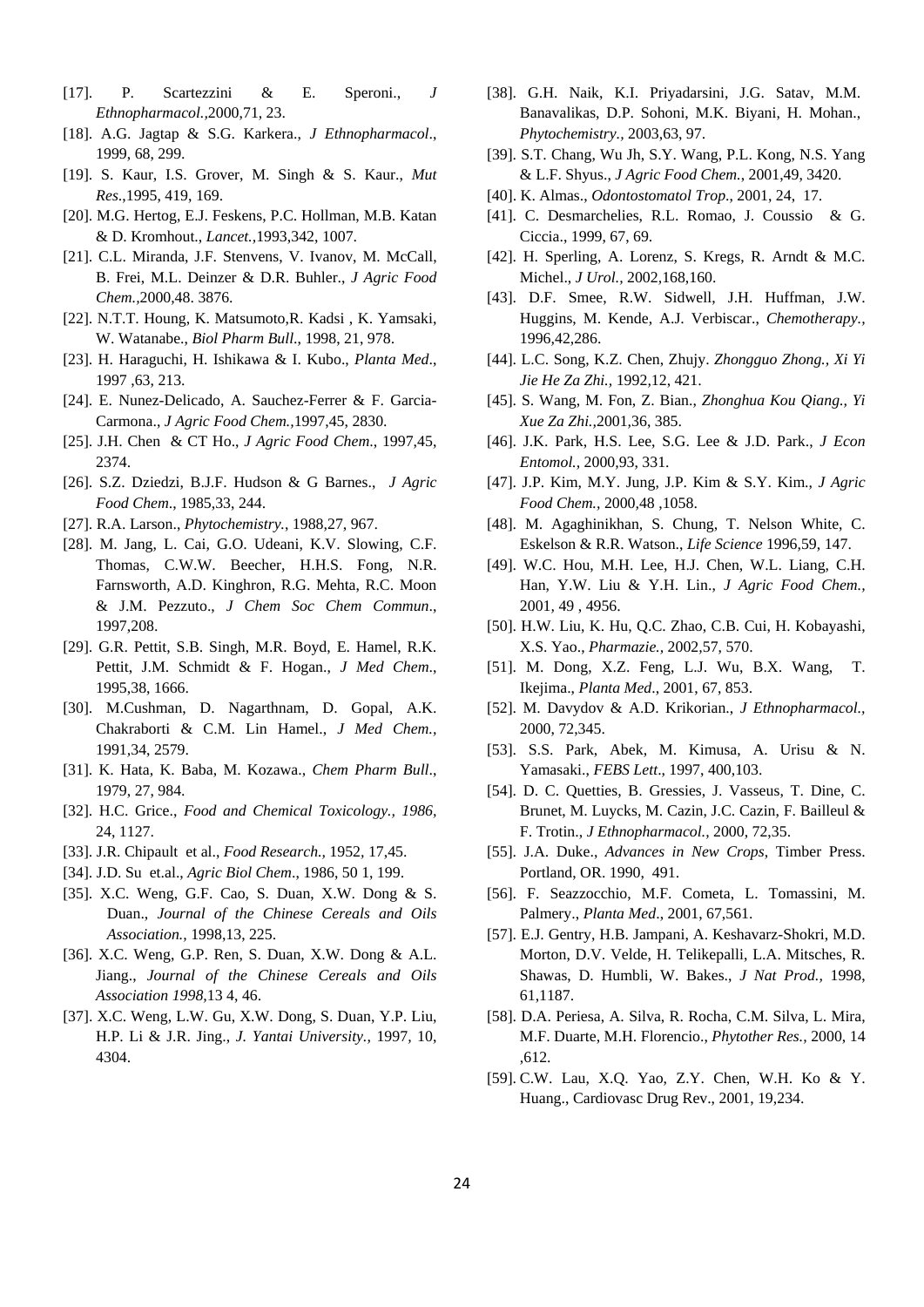- [60]. R.P. Singh, B. Padmavathi & A.R. Rao., *Mol Cell Biochem.,* 2002, 231,99.
- [61]. C. Anesini, A. Genaro, G. Cremaschi, L. stterin Borda & E. Borda., *Comp Biochem Physiol C Pharmacol Toxicol Endocrinol.,* 1999, 122,245.
- [62]. C. Anesini, A. Genaro, G. Cremaschi, M. Zubillaga, J. Boccio, L. Sterin Borda & E. Borda., *Acta Physiol Pharmacol*., 1996, 46, 33.
- [63]. E.N. Quiroga, A.R. Sampietro & M.A. Vattuone., *J Ethnopharmacol.,* 2001, 74 ,89.
- [64]. R.W. Mc Donald, W. Bunjobpon, T. Liu, S. Fessler, O.E. Pardo, I.K. Freer, M. Glaser, M.J. Seckl & D.J. Robins., *Anticancer Drug Res.,* 2001, 16,261.
- [65]. J.V. Larrondo, M. Agut & M.A. Calvo-Torras., *Microbios.,* 1995, 82,171.
- [66]. J.L. Lamaison, C. Petitjean-Freylet & A. Carnat., *Pharm Acta Helv.,* 1991, 66,185.
- [67]. Z. Dimitrova, B. Dimov, N. Manolova, S. Pancheva, D. Ilieva & S. Shishkov., *Acta Microbiol Bulg.,* 1993, 29,65.
- [77]. H. Haraguchi, J. Inoue, Y. Tamura, K. Mizutan., *Phytother Res.,* 2002, 16,539.
- [78]. W. Mar, K.H. Je & E.K. Seo., *Arch Pharm Res.,* 2001, 24,211.
- [79]. Qamaruddin, N. Parveon, N.U. Khan & K.C. Singhal., *J Ethnopharmacol.,* 2002, 82,23.
- [80]. A.K. Das, S.C. Mandal, S.K. Banerjee, S. Sinha, J. Das, B.P. Sana & M. Pal., *J. Ethnopharmacol.,* 1999, 68 ,205.
- [81]. J. Zhang, B. Zhan, X. Yao, Y. Gao & J Shong., *Zhongguo Zhong Yao Za zhi.,* 1995, 20,556.
- [82]. K.N. Chidombara Musthy, G.K. Jayapraksha & R.P. Singh., *J Agric Food Chem.,* 2002, 50, 4791.
- [83]. M.Q. Tan, Z.Y. Luo, Q.R. Wang & D.Z. Jiang., *Hunan Yi Ke Da Xue Bao*., 2000, 25,443.
- [84]. Y.P. Tang, Y.F. Li, J. Hu & F.C. Lou., *J Asian Nat Prod Res.,* 2002, 4 , 123.
- [68]. M.S. Akhtar, A.Q. Qureshi & Iqbal J., *J Pak Med Assoc.,* 1990, 40,147.
- [69]. Y.B. Tripathi & A.k. Upadhyay., *Phytother Res.,* 2002, 16 ,534.
- [70]. N. Pras, H.J. Woesdenbag, S. Batterman, J.F. Visser & W.Van Uden., *Pharm World Sci.,* 1993, 15 , 263.
- [71]. R. Mattei, R.F. Dias, E.B. Espinola, E.A. Carlini & S.B. Barros., *J Ethnopharmacol.,* 1998, 60,111.
- [72]. M.C. Lanhers, M. Joyeux, R. Soulimani, J. Fleusentin, M. Sayag, F. Mortier, C. Younos & J.M. Pelt. *Planta Med.,* 1991, 57,110.
- [73]. R. Vila, L. Valenzuela, H. Bello, S. Canigueral, M. Montes & T. Adzet., *Planta Med.,* 1999, 65,178.
- [74]. N. Backhouse, C. Delporte, M. Givernav, B.K. Cassels, A. Valenzuela, H. Speisky., *Agents Actions.,*  1994, 42,114.
- [75]. H.A. Jung, A.R. Kim, H.Y. Chung & J.S. Choi., *Arch Pharm Res.,* 2002, 25,865.
- [76]. H. Cho, J.Y. Jun, F.K. Song, K.H. Kang, H.Y. Back, Y.S. Ko & Y.C. Kim., *Planta Med.,* 2001, 67,750.
- [85]. J. Yamahara, M. Mochizuki, T. Chisaka, H. Fujimusa & Y.Tamai., *Chem Pharm Bull.,* 1990, 38,1039.
- [86]. B.S. Park, K.G. Lee, T. Shibamoto, S.E. Lee & G.R. Takeoka., *J Agric Food Chem.,* 2003, 51,295.
- [87]. C.F. de Santana, O. de. Lima, I.L. d. Albuquesque, A.L. Lacerda & D.G. Martins., *Rev Inst Antibiot.,*  1968, 8 ,89.
- [88]. A. Pastillo, R. Vila, B. Freixa, T. Adzet & S. Caniguesal., *J Ethnopharmacol.,* 2001, 76, 93.
- [89]. P.M. Laplaud, A. Lelubre & M.J. Chapman., *Fundam Clin Pharmacol.,* 1997, 11, 35.
- [90]. A. Colantuoni, S. Bestuglia, M.J. Magistretti & L. Donata., *Arzneimittelfarschung.,* 1991, 41,905.